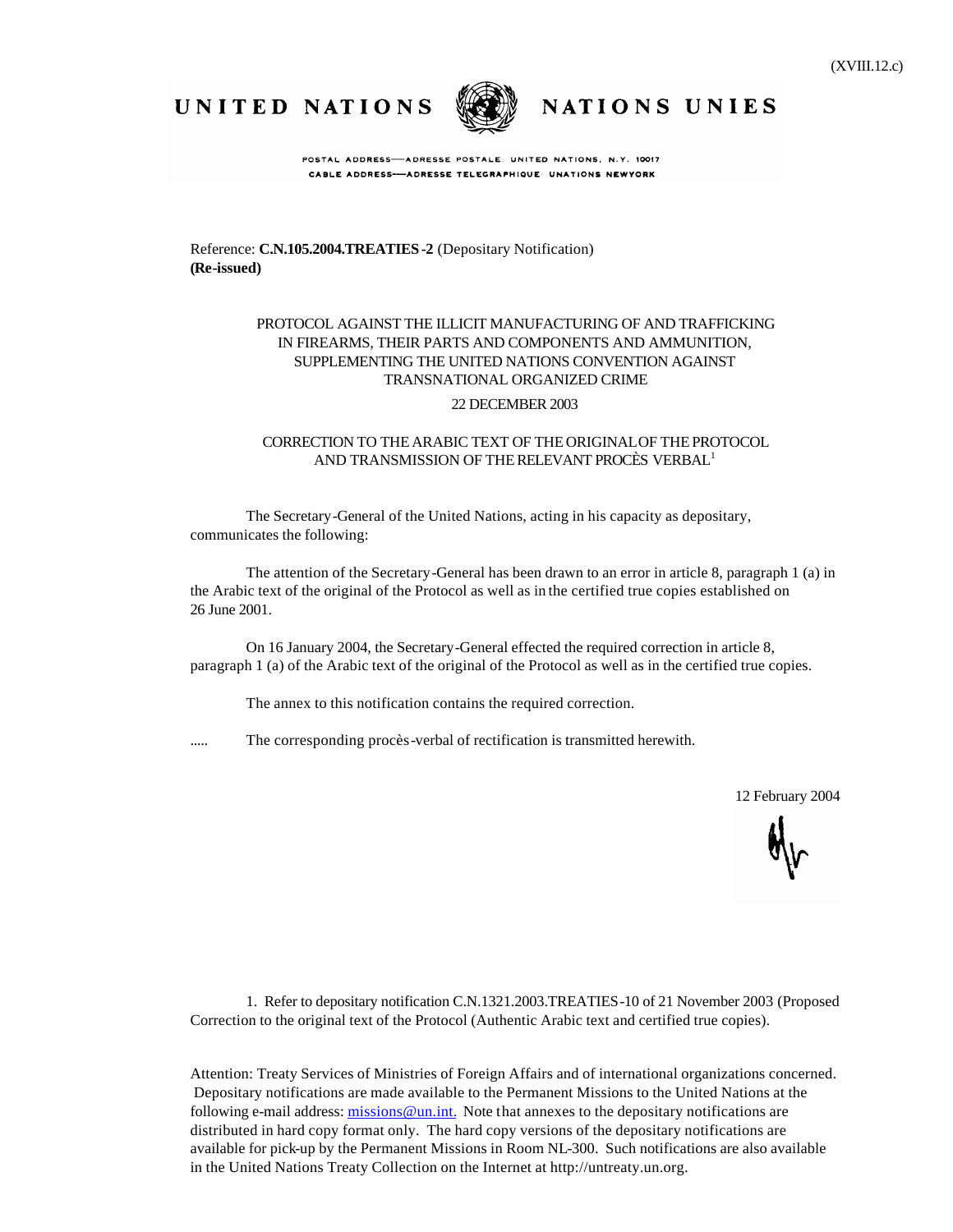#### UNITED NATIONS



# NATIONS UNIES

PROTOCOL AGAINST THE ILLICIT MANUFACTURING OF AND TRAFFICKING IN FIREARMS, THEIR PARTS AND COMPONENTS AND AMMUNITION SUPPLEMENTING THE UNITED NATIONS CONVENTION AGAINST TRANSNATIONAL ORGANIZED CRIME, ADOPTED AT NEW YORK ON 31 MAY 2001

#### PROCES-VERBAL OF RECTIFICATION OF THE ARABIC TEXT OF THE ORIGINAL OF THE PROTOCOL AND THE CERTIFIED TRUE COPIES

THE SECRETARY-GENERAL OF THE UNITED NATIONS, acting in his capacity as depositary of the Protocol against the Illicit Manufacturing of and Trafficking in Firearms, their Parts and Components and Ammunition supplementing the United Nations Convention against Transnational Organized Crime, adopted at New York on 31 May 2001 (Protocol).

WHEREAS it appears that Article 8, paragraph 1 a) in the Arabic text of the original of the Protocol contains an error.

HAS CAUSED the required correction as indicated in the annex to this Procès-verbal to be effected in the Arabic text of the original of the Protocol, which correction also applies to the certified true copies of the Protocol established on 26 June 2001.

IN WITNESS WHEREOF, I, Ralph Zacklin, Assistant Secretary-General, in charge of the Office of Legal Affairs, have signed this Proces-verbal.

Done at the Headquarters of the United Nations, New York, on 16 January 2004.

PROTOCOLE CONTRE LA FABRICATION ET LE TRAFIC ILLICITES D'ARMES À FEU, DE LEURS PIÈCES, ÉLÉMENTS ET MUNITIONS, ADDITIONNEL À LA CONVENTION DES NATIONS UNIES CONTRE LA CRIMINALITÉ TRANSNATIONALE ORGANISÉE, ADOPTÉ À NEW YORK LE 31 MAI 2001

### PROCES-VERBAL DE RECTIFICATION DU TEXTE ARABE DE L'ORIGINAL DU PROTOCOLE ET DES EXEMPLAIRES CERTIFIÉS **CONFORMES**

LE SECRÉTAIRE GÉNÉRAL DE L'ORGANISATION DES NATIONS UNIES, agissant en sa qualité de dépositaire du Protocole contre la Fabrication et le Trafic Illicites d'Armes à Feu, de leurs Pièces, Eléments et Munitions,<br>additionnel à la Convention des Nations Unies contre la Criminalité Transnationale Organisée, adopté à New York le 31 mai 2001 (Protocole),

CONSIDÉRANT que l'article 8, paragraphe 1 a) du texte arabe de l'original du Protocole comporte une erreur.

A FAIT PROCÉDER dans le texte arabe de l'original du Protocole à la correction requise telle qu'indiquée en annexe au présent procès-verbal, laquelle s'applique également aux exemplaires certifiés conformes du Protocole établis le 26 juin 2001.

EN FOI DE QUOI, Nous, Ralph Zacklin, Sous-Secrétaire général, chargé du Bureau des affaires juridiques, avons signé le présent procès-verbal.

Fait au Siège de l'Organisation des Nations Unies, à New York, le 16 janvier 2004.

 $\bigwedge_{\Lambda}$ all $\bigcup_{\Lambda}$